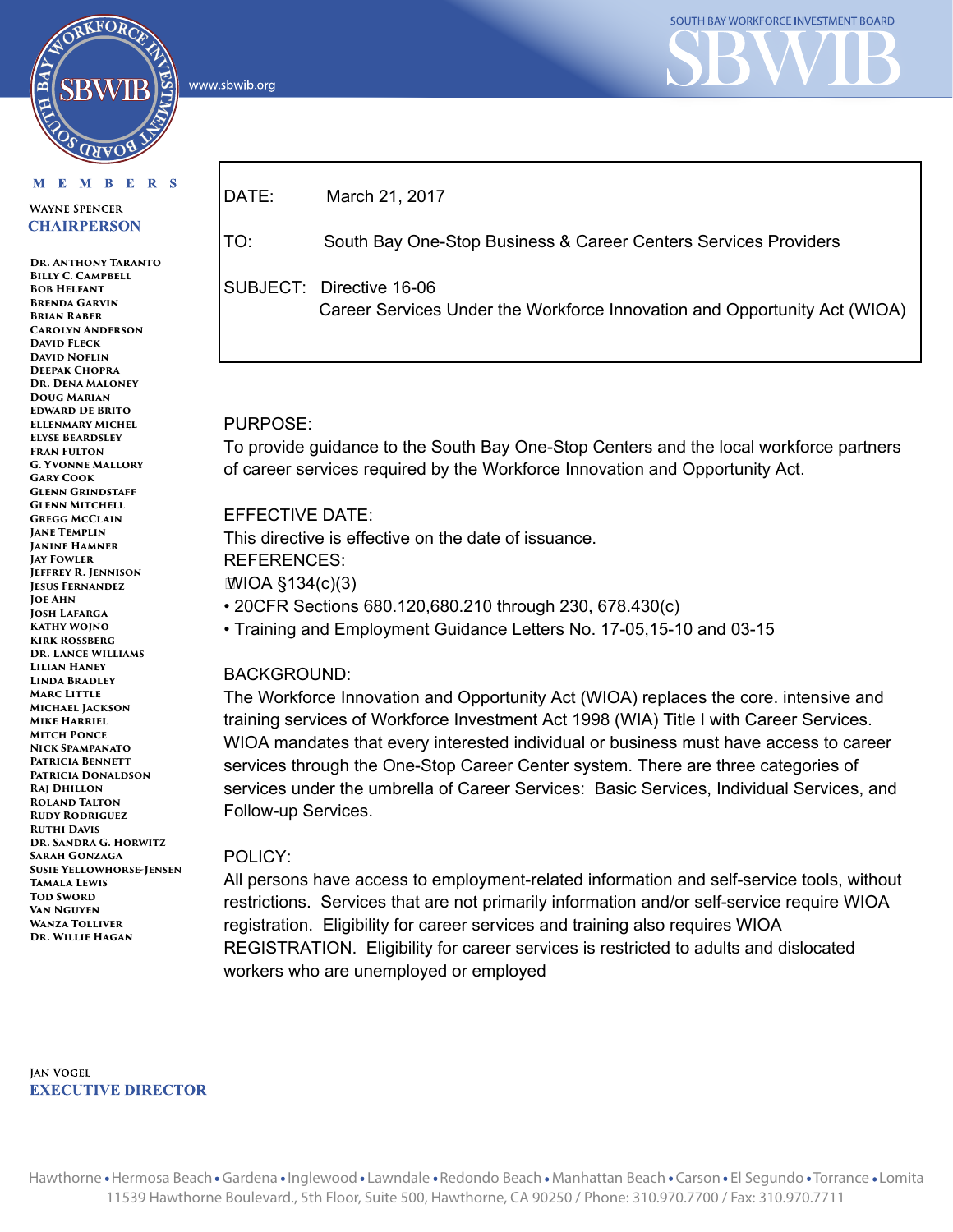and in need of career or training services in order to obtain or retain employment that allows for self-sufficiency.

### **However, if career services are not provided before training, One-Stop staff must document the circumstances justifying their course of action.**

**Priority:** "With respect to funds allocated to local area for adult employment and training activities under paragraph (2)(A) or (3) of Section 133(b) priority shall be given to recipients of public assistance, other low-income individuals, and individuals who are basic skills deficient for receipt of career services described in paragraph (2)(A)(xii) of WIOA and training services."

#### **Self-Service/Universal Access**

There is universal access to Employment Services involving self-help. Unregistered services include self-help or other unassisted basic career services no tailored to specific needs or basic information including:

- Self-service, including virtual services
- Facilitated self-help
- Job listings
- Labor Market Information (LMI)
- Labor exchange services, and
- Information about other services

Please note that the Employment Services may also be included with basic career services if they are assisted basic career services or tailored to specific needs.

#### **Basic Career Services (WIOA 134(c)(2)(i-x))**

Basic career services must be made available and, at minimum, must include the following services include:

- (i). WIOA eligibility determination: determinations of whether the individual is eligible to receive assistance from the adult, dislocated work or youth programs.
	- "Adults and dislocated workers who receive services funded under Title I other than self-services or informational activities must be registered and must be a participant." (20CFR §680.110(b))

(ii). Outreach/intake (including worker profiling) and orientation to information and other services available through the one-stop delivery system.

- "Registration is the process for collecting information to support a determination of eligibility." (20CFR §680.110(a)).
- Participation: "Occurs after the registration process of collecting information to support an eligibility determination and begins when the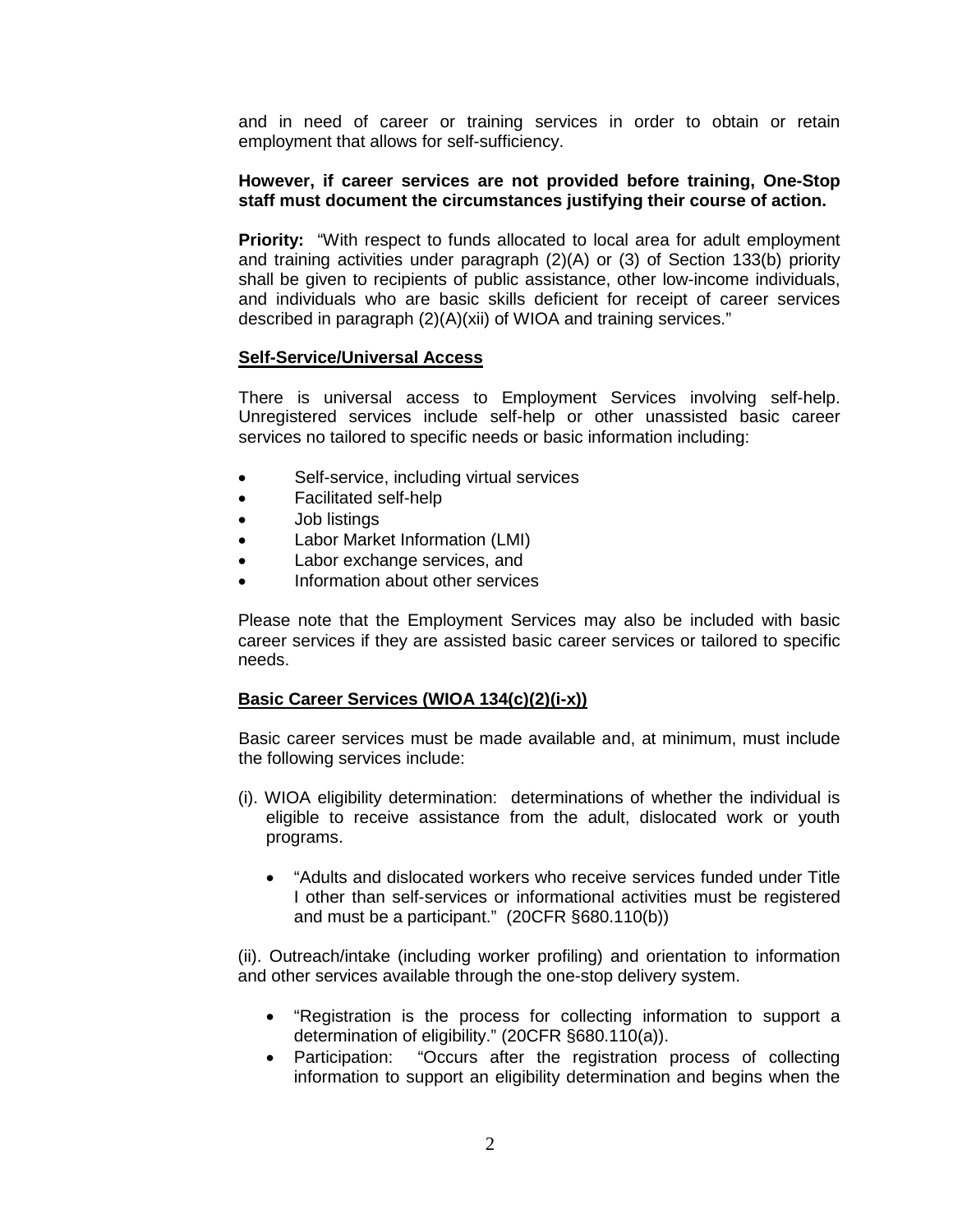individual receives a staff assisted WIOA service which does not include self-service or informational activities." (20CFR §680-110(a))

- (iii). Initial assessment of skill levels, including literacy, numeracy, and English Language proficiency, as well as aptitudes, abilities (including skill gaps), and supportive service's needs.
- (iv). Labor exchange services including:
	- i. Job Search and placement assistance, and when needed by an individual, career counselling, including provision of information on indemand industry sectors and occupations and provision of information on nontraditional employment.
	- ii. Appropriate recruitment and other business services on behalf of employers, including information and referrals to specialized business services other than those traditionally offered through the One-Stop delivery system.
- (v). Provisions of referrals to and coordination of activities with other programs and services, including programs and services within the One-Stop delivery system and, when appropriate, other workforce development programs.
- (vi). Provision of workforce and labor market employment statistics information, including the provision of accurate information relating to local, regional, and national labor marketing area, including:
	- Job vacancy listings in labor market areas
	- Information on job skills necessary to obtain the vacant jobs listed
	- Information relating to local occupations in demand and the earnings, skill requirements, and opportunities for advancement for those jobs.
- (vii). Provision of performance information and program cost information on eligible providers of training services by program and type of providers.
- (viii). Provision of information, in usable and understandable formats and languages, about how the local area is performing on local performance accountability measures, as well as any additional performance information relating to area's One-Stop delivery system.
- (ix). Provision of information, in usable and understandable formats and languages, relating to the availability of supportive services or assistance, and appropriate referrals to those services and assistance, including:
	- Child care
	- Child support
	- Medical or child health assistance available through the State's Medicaid program and Children's Health Insurance Program, benefits under SNAP, assistance through the earned income tax credit, and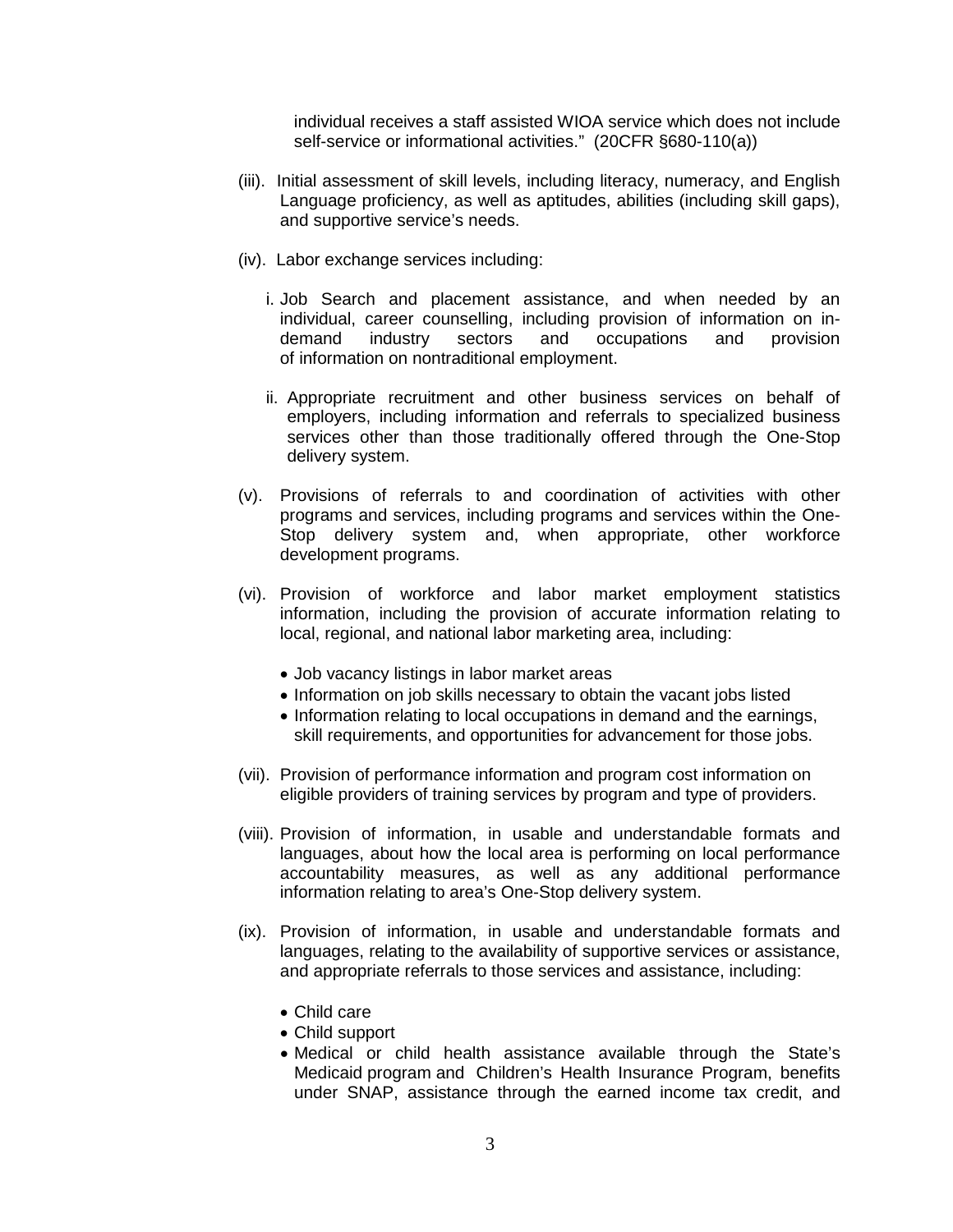assistance under a State program for Temporary Assistance for Needy Families and other supportive services and transportation provided through that program.

- (x). Provision of information and assistance regarding filing claims for unemployment compensation, by which the One-Stop must provide meaningful assistance to individuals seeking assistance in filing a claim for unemployment compensation. "Meaning assistance" means:
	- Providing assistance on-site using staff who are well-trained in unemployment compensation claims filing and the rights and responsibilities of claimants, or
	- Providing assistance by phone or via other technology, as long as the assistance is provided by trained and available staff and within reasonable time
	- Assistance in stabling eligibility for programs of financial aid assistance for training and education programs not provide under WIOA (20CFR §678.430 (a)(10-11).

# **Individualized Career Services (WIOA 134(c)2(XII)(Ii-X)**

Individualized career services must be made available if determined to be appropriate in order for an individual to obtain or retain employment. These services include:

I. Comprehensive and specialized assessments of the skill levels and services needs of adults and dislocate workers, which may include:

(aa) Diagnostic testing and use of other assessment tools, and (bb) In-depth interviewing and evaluation to identify employment barriers and appropriate employment goals

- II. Development of an Individual Employment Plan (IEP) to identify the employment goals, appropriate achievement objectives, and appropriate achievement objectives, and appropriate combination of services for the participant to achieve the employment goals, including a list of, and information about, the eligible training providers.
- III. Group counseling.
- IV. Individual counseling.
- V. Career planning.
- VI. Short-term prevocational services, including development of learning skills, communication skills interviewing skills, punctuality, personal maintenance skills, and professional conduct services to prepare individuals for unsubsidized employment or training.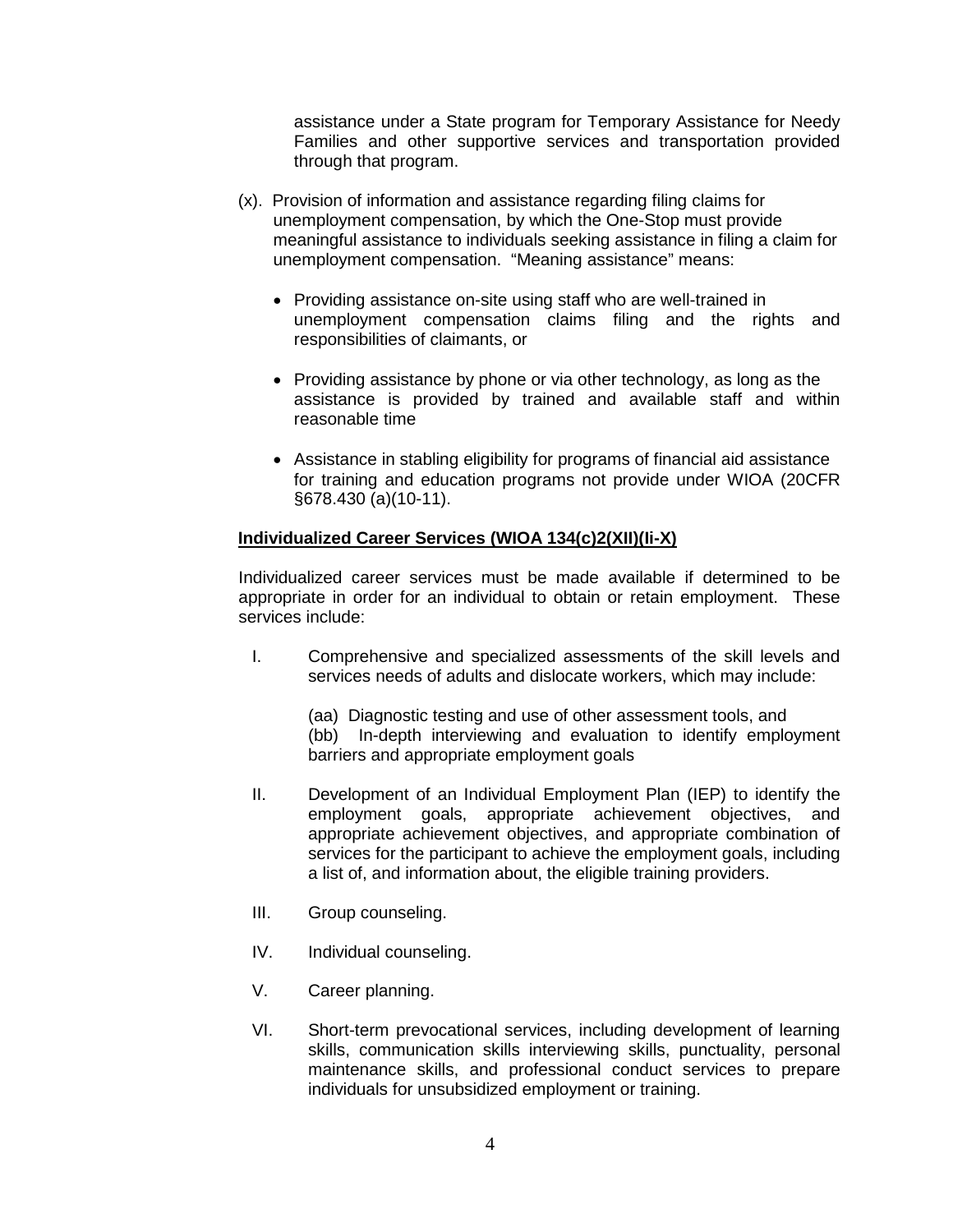- VII. Internships and paid or unpaid work experience that are lined to careers; internships and work experiences may be arranged within the private for profit sector, the non-profit sector, or the public sector.
- VIII. Workforce preparation activities including programs or services designed to help an individual acquire a combination of basic academic skills, critical thinking skills, digital literacy skills, and selfmanagement skills, including competencies in utilizing resources, using information, working with others, understanding systems, and obtaining skill necessary for successful transition into and completion of post-secondary education, or training, or employment.
- IX. Financial literacy services, including services which (WIOA  $§129(B)(2)(d))$ 
	- Support the ability of participants to create budget, initiate checking and savings accounts at banks, and make informed financial decisions.
	- Support participant in learning, credit, debt, including student loans, consumer credit, and credit cards.
	- Teach participants about the significance of credit reports and credit scores, which their rights are regarding their credit and financial information, how to determine the accuracy of a credit report and how to correct inaccuracies, and how to improve or maintain good credit.
	- Support a participant's ability to understand, evaluate, and compare financial products, services, and opportunities to make inform financial decisions.
	- Educate participants about identity theft, ways to protect themselves from identity theft, and how to resolve cases of identity theft, and in other ways understand their rights and protections related to personal identity and financial data.
	- Support activities that address the particular financial literacy needs on non-English speakers, including providing the support through the development and distribution of multilingual financial literacy and education materials.
	- Provides financial education that is age appropriate, timely, and provides opportunities to put lessons into practice, such as by access to safe and affordable financial products that enable money management and saving, and
	- Implement other approaches to help participants gain the knowledge, skills, and confidence to make informed financial decisions that enable them to attain greater financial health and stability by using high-quality, age-appropriate, and relevant strategies and channels, including where possible, timely and customized information guidance, tools, and instruction.
- X. Out of area job search assistance and relocation assistance.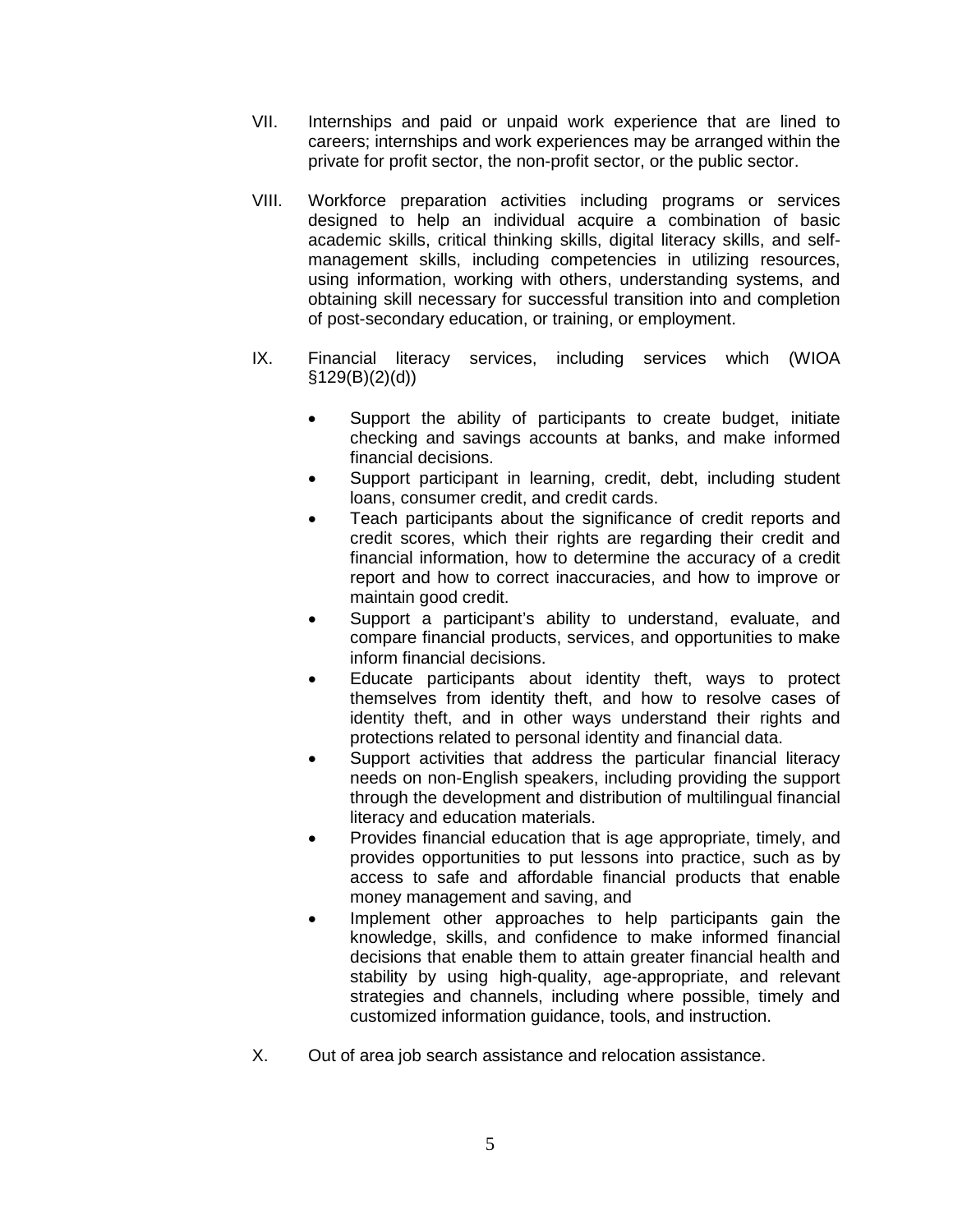XI. English Language acquisition and integrated education and training programs.

# **Training Services (WIOA)§134(c)(3)**

Training services are provided to equip individuals to enter the workforce and retain employment. Under WIA, participants were required to undergo a sequence of core and intensive services before being determined eligible to receive training. The WIOA clarifies that there is no sequence of service requirements in order to receive training. Training may be made available to individuals after an interview, assessment, or evaluation resulting in a determination that the individual requires training to obtain employment or to remain employed.

Training services may be made available to an employed and unemployed adult and dislocated worker who: **(WIOA \$134(c)(3)(i)**

- I. Is determined by a One-Stop Operator or One-Stop partner, after an interview, evaluation, or assessment, and career planning to:
	- (aa). Be unlikely or unable to retain employment that leads to economic self-sufficiency or wages comparable to or higher than wages from previous employment through career services;
	- (bb). Be in need of training services to obtain or retain employment leading to economic self-sufficiency or wages comparable to or higher than wages from previous employment; and
	- (cc). Have selected a training directly linked to the employment opportunities either in the local area or planning region, or in another area to which the individual is willing to commute or relocate.
- II. Has selected a training directly linked to the employment opportunities either in the local area or planning region, or in another area to which the individual is willing to commute or relocate.

The participant is unable to obtain grant assistance from other sources to pay for the training, including other grants such as State-funded training grants, Trade Adjustment Assistance, and Federal Pell grants, or requires assistance beyond that available from other sources to pay for the cost of training (WIOA §134(c)(3)(B)(i))

- "An individual must at a minimum receive either an interview, evaluation, or assessment, and career planning or any other method through which the one-stop operator or partner can obtain enough information to make an eligibility determination to be determined eligible for training services. Where appropriate, a recent interview, evaluation, or assessment, may be used for the assessment purpose." (20CFR §680.220(a))
- "The case file must contain a determination of need for training services under §680.210(b)) as determined through the interview, evaluation, or assessment, and career planning informed by local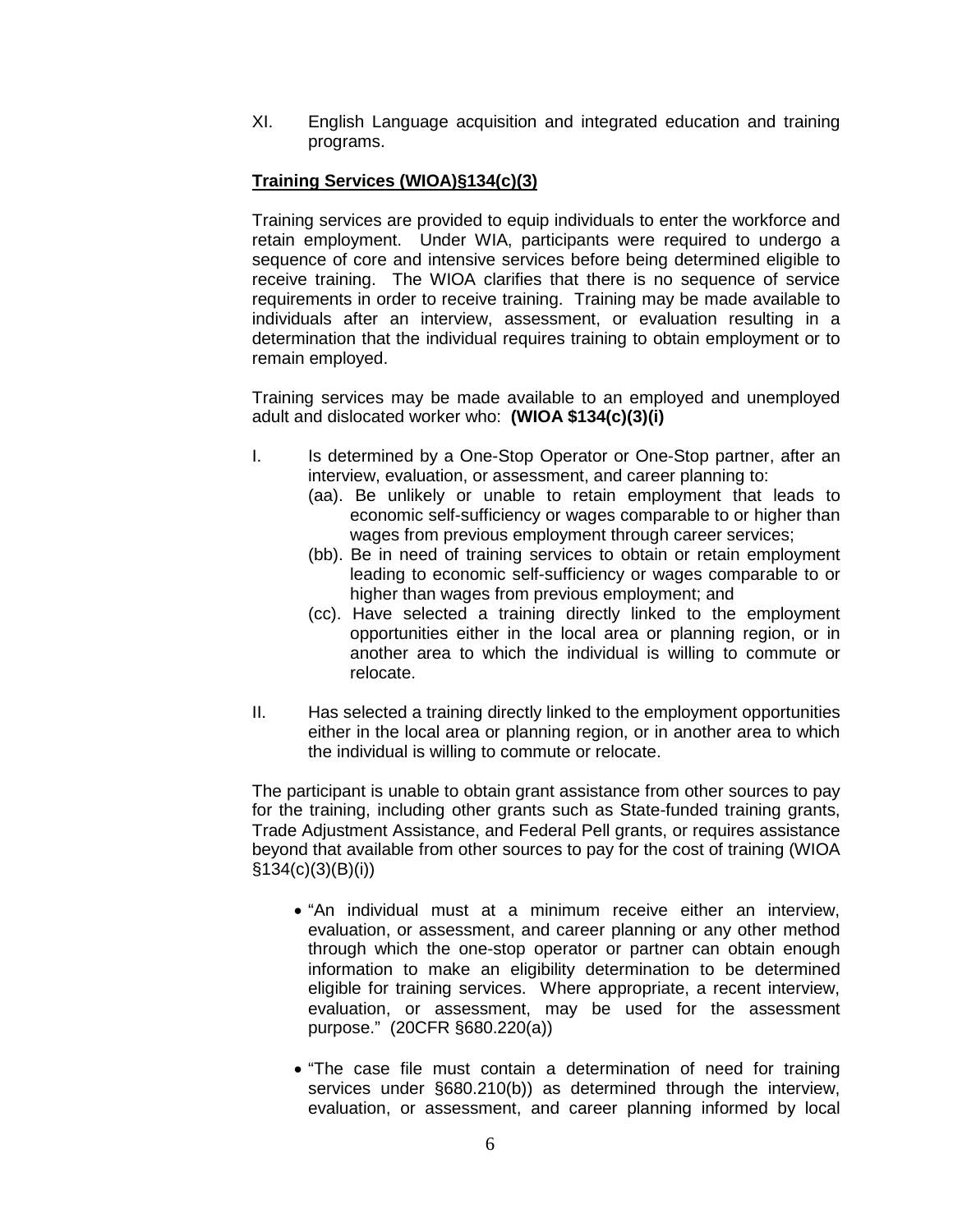labor market information and training provider performance information, or through any other career service received." (20CFR §680.220(b))

- "There is no requirement that career services be provided as a condition to receipt of training services." (20CFR §680.220(c))
- "If career services are not provided before training, the Local Board must document the circumstances that justified its determination to provide training without first providing the services described above." (20CFR §680.220(b))

Training services may include the following: **(WIOA 134(c)(3)(D)(i-xi)**

- i. Occupational skills training, including training for nontraditional employment.
- ii. On-the-Job training.
- iii. Incumbent worker training.
- iv. Programs that combine workplace training with related instruction, which may include cooperative education programs.
- v. Training programs operated by the private sector.
- vi. Skill upgrading and retraining.
- vii. Entrepreneurial training programs that assist qualified unemployed individuals who are seriously interested in starting a business and becoming self-employed.
- viii. Transitional job training, which is:
	- Time-limited work experiences that are subsidized and are in the public, private, or non-profit sectors for individuals with barriers to employment who are chronically unemployed and/or have an inconsistent work history;
	- Combined with comprehensive employment and support services; and
	- Designed to assist individuals with barriers to employment to establish a work history demonstrate success in the workplace, and develop the skills that lead to entry retention into unsubsidized employment.
- ix. Job readiness training provided in combination with any of the aforementioned training services with the exception of registered apprenticeships.
- x. Adult education and literacy activities, including activities of English language acquisition, and integrated education and training programs provided concurrently or in combination with any of the aforementioned training services, with the exception of registered apprenticeships and transitional jobs training.
- xi. Customized training conducted with a commitment by an employer or group of employers to employ and individual upon successful completion of the training.

In most circumstances, an individual will receive training services through an individual training account (ITA). The selection of a training program should be